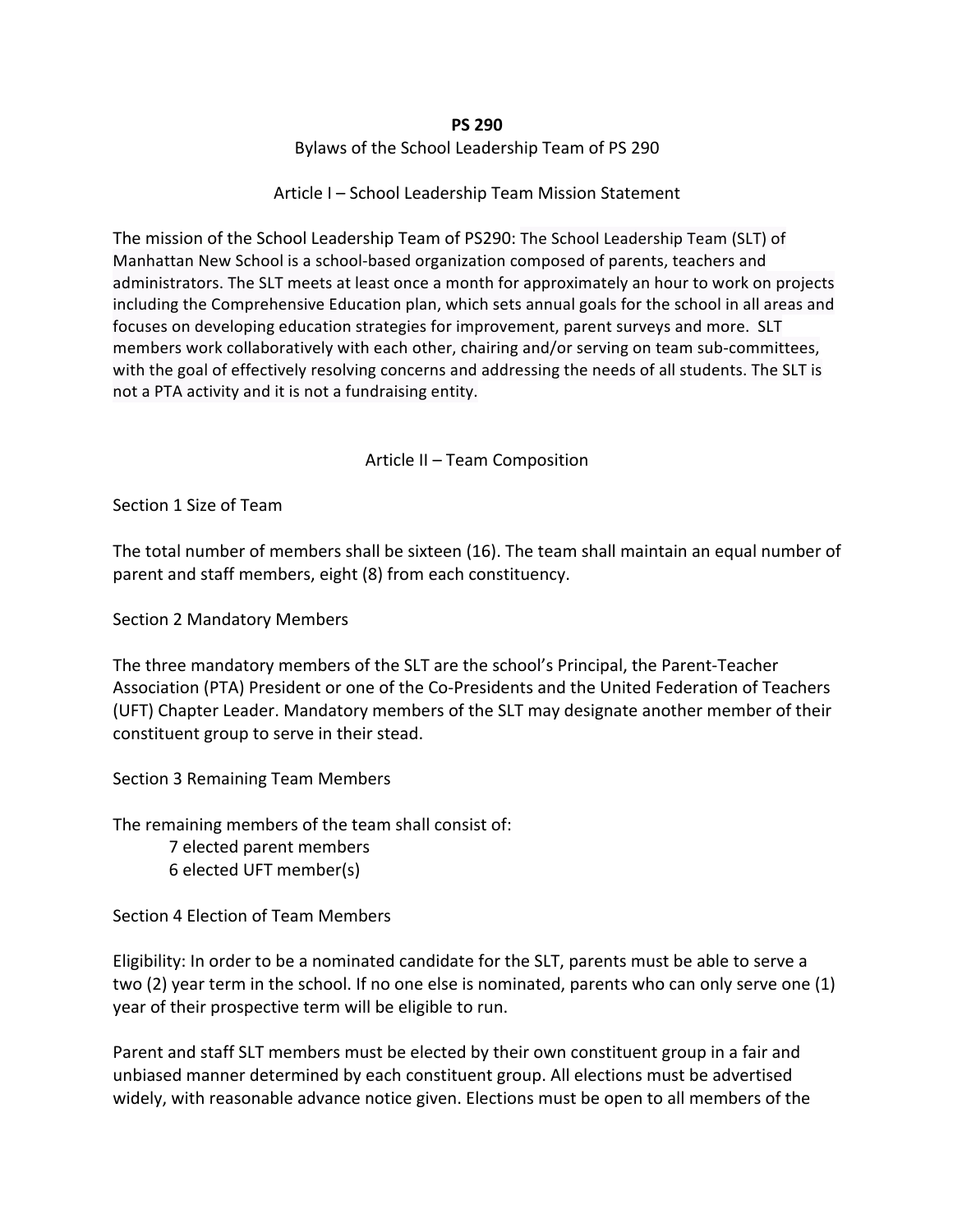constituent group and must be held in accordance with the term limits set forth in these bylaws. Parent member elections must be scheduled after PTA elections are held each spring. Parents must be provided a minimum of ten calendar days' notice prior to the election.

The SLT can elect a person to fill vacancies due to resignation, cessation of member eligibility, or removal prior to the next scheduled team meeting. Team members elected to fill vacancies shall be eligible to serve until the completion of that term. If they wish to continue to serve thereafter, they can participate in the nomination process to serve an official term.

#### Section 5 Chairperson or Co-Chairpersons

The Chairperson or Chairpersons shall be selected by consensus of the team and shall serve for a period of one (1) year. If the team opts to elect Co-Chairpersons, they will share the role of Chairperson as outlined in these bylaws. This shall take place at the September meeting. The Chairperson or Co-Chairpersons is responsible for scheduling meetings, ensuring that team members have the information necessary to guide their planning, and focusing the team on educational issues of importance to the school. The Chairperson or Co-Chairpersons ensures that voices of all team members are heard.

Section 6 Secretary or Co-Secretaries

The Secretary or Co-Secretaries shall be selected by consensus of the team at the September Meeting and shall serve for a period of one  $(1)$  year. The Secretary or Co-Secretaries will be responsible for sending SLT meeting notices and for keeping the minutes of SLT meetings. Such minutes must be maintained at the school, with a copy provided to the PA/PTA. The school principal may designate an office staff member to assist the SLT secretary.

## Section 7 Length of Term and Term Limits

Team members, with the exception of mandatory members are elected for two (2) year terms. However, all members must remain eligible to serve pursuant to Chancellor's Regulation A-655 for the duration of their term.

Members may not serve more than two  $(2)$  consecutive terms. However, if no other willing, eligible candidate is identified for a particular constituent group, an existing member may be elected for an additional term.

Section 8 Responsibilities of School Leadership Team Members

Team members, including those additional roles outlined in these bylaws, are responsible for developing an annual school Comprehensive Educational Plan (CEP) that is aligned with the school-based budget for the ensuing school year. The school-based budget provides the fiscal parameters within which the SLT will develop the goals and objectives to meet the needs of students and the school's educational program.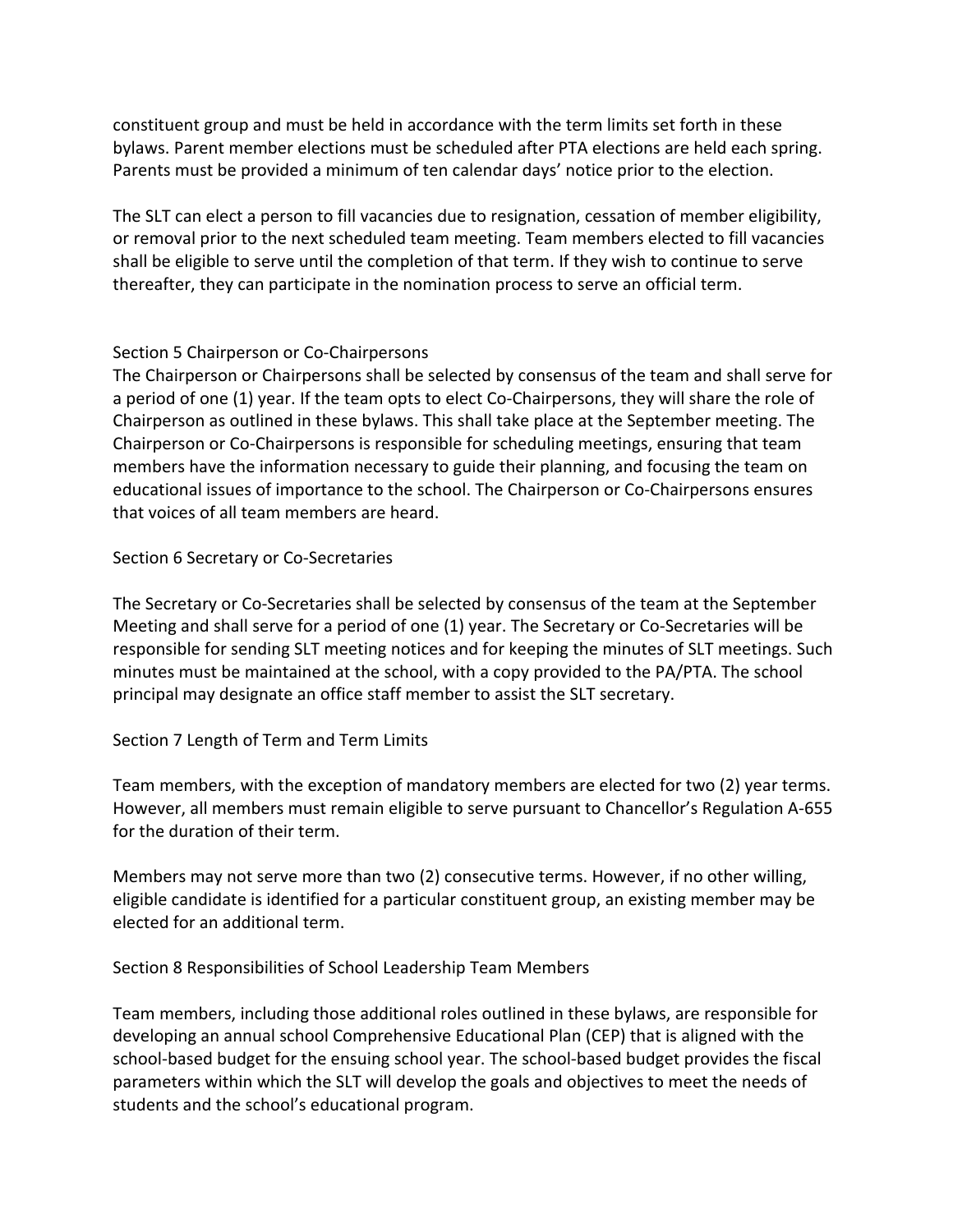The SLT shall provide an annual assessment to the Community Superintendent of the Principal's record of developing an effective shared decision making relationship with the SLT members during the year.

The SLT will coordinate with other school committees such as the Parent Teacher Association to ensure that all school-wide committees are working toward the same goals set forth in the CEP. Team members must work collaboratively by sharing their ideas and concerns and listening to the ideas and concerns of others; engaging in collaborative problem-solving and solutionseeking that will lead to consensus-based decisions.

Team members must communicate effectively with their constituent groups and share the views of their constituencies with the team.

#### Article III - Team Meetings

Section 1 Schedule of Meetings

The School Leadership Team shall meet at least once a month during the school year. Additional meetings will be scheduled by the Chairperson or Co-Chairpersons as needed or upon request by the team members. Meetings will be scheduled at a time convenient for parent members on the team. Parent members will be polled each year to determine a convenient time for team meetings.

Members who miss more than three (3) consecutive meetings without rendering in writing a good and valid excuse may be subject to removal from the team.

Section 2 Notice of Team Meetings

The School Leadership Team will establish a yearly calendar which shall be posted in the parent coordinator's office and distributed via email. The calendar shall be distributed at the first meeting of the parent association each school year. The Chairperson or Co-Chairpersons will send meeting reminders prior to all meetings via email.

#### Section 3 Meeting Attendance

School Leadership Team members are expected to attend all meetings. If team members are unable to attend the meeting, they must contact the Chairperson or one of the Co-Chairpersons in advance of the meeting.

Parents, staff and members of the community may observe SLT meetings without prior notice. If a person wishes to address the SLT regarding a specific concern/question, he/she must send a request via email one week in advance and indicate the concern/question. The SLT, which deals with school-wide issues only, has the right to decide if the SLT is the appropriate forum for the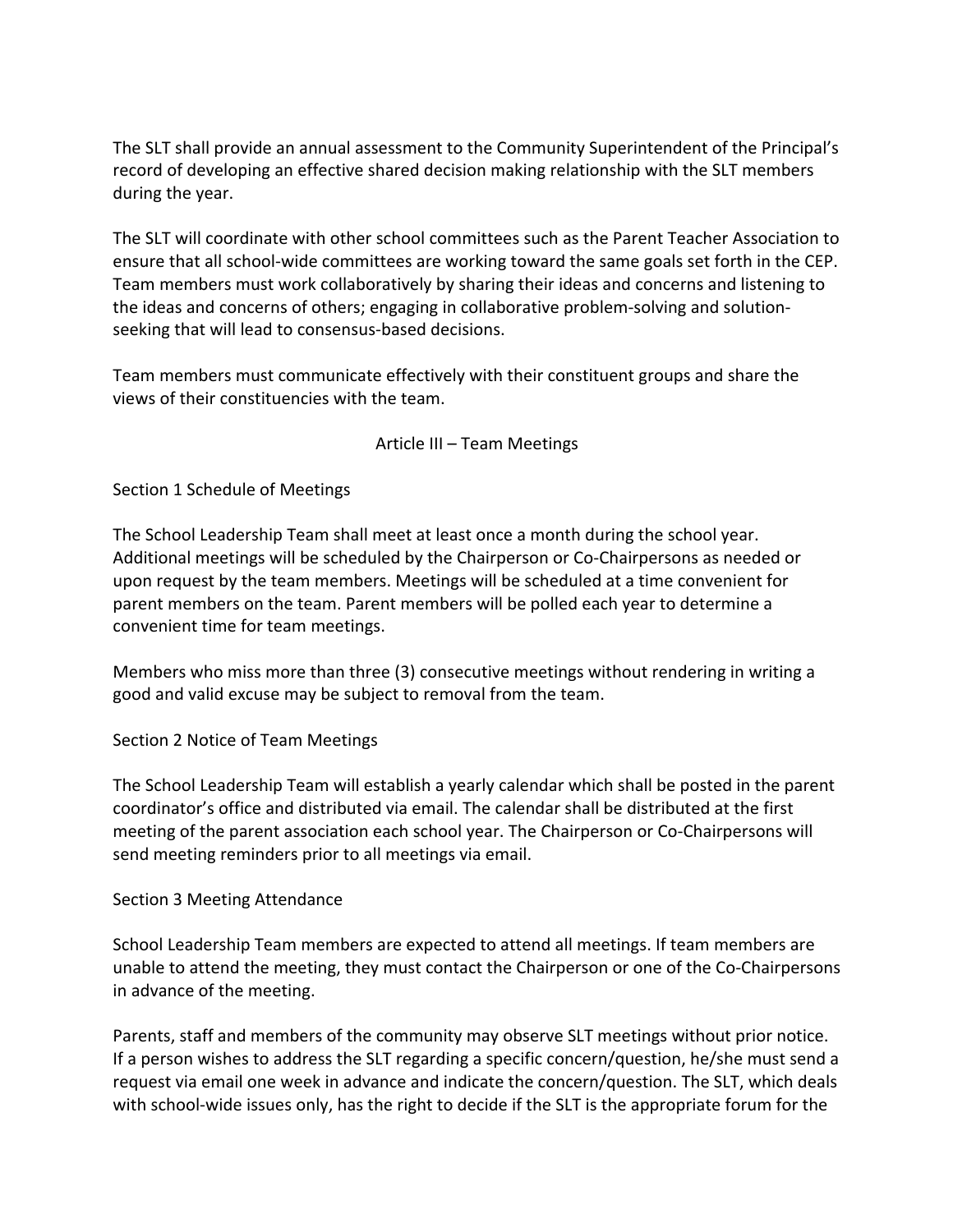stated concern. The SLT will send the protocols for visitation via email prior to the meeting; the visitor must read the protocols before attending.

Protocols for Visitation:

- Visitors are observers until the chairperson or co-chairperson has granted him/her the floor.
- Visitors must sign in.
- Visitors will have the opportunity to provide the SLT feedback during the meeting, if time permits. If time does not permit, the SLT will receive the feedback via email.

All members of the SLT will be made aware of the visitor's concern prior to the meeting. At the beginning of the meeting, the chairperson or co-chairperson will welcome the visitor and remind them of the protocols.

# Section 4 Quorum

The quorum of members needed to make decisions at team meetings shall be nine (9). This will require the presence of three (3) core members of their designees and three (3) staff members and 3 parent members. Each constituent group shall be responsible for ensuring that their group is adequately represented at each meeting.

Section 5 Order of Business

- Call to Order
- Reading and Approval of the Previous Meeting's Minutes
- Committee Reports
- Discussion of Unfinished Business Agenda Items
- Discussion of New Business Agenda Items
- Creation of Agenda for the Next Meeting
- Adjournment

Article IV – Removal of a School Leadership Team Member

## Section 1 Removal Process

Team members who fail to attend three (3)P consecutive meetings, fail to perform their roles and responsibilities as outlined in these bylaws, or behave in a manner that is disruptive and undermining to the work of the School Leadership Team may be removed by consensus of the remaining members. The School Leadership Team must have a quorum of members present and reach unanimous agreement when deciding to remove a member. The member shall be provided a written notice of the Team's decision. The letter shall include the reason for the removal and the member's right to appeal the decision. The letter shall be signed by the